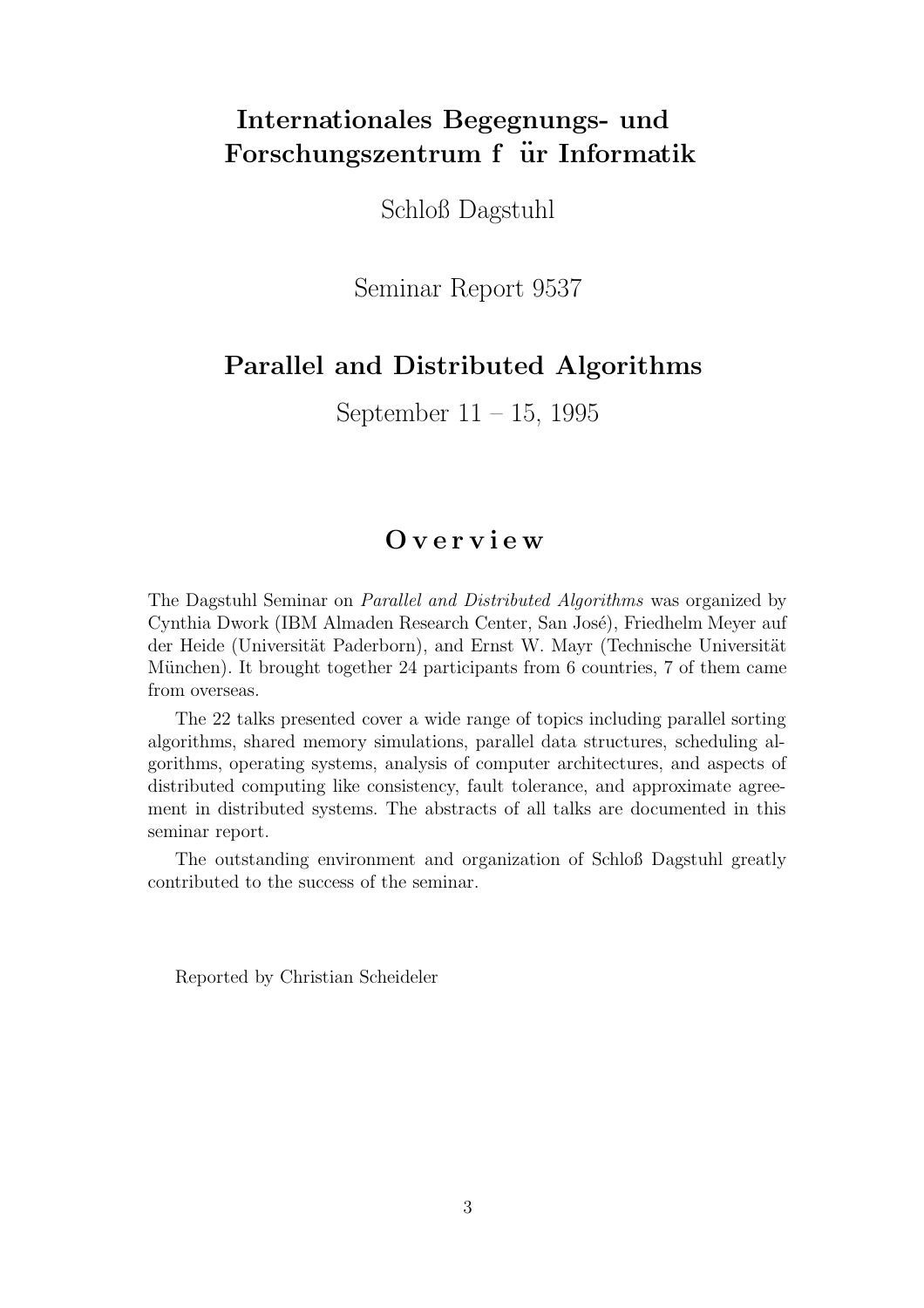# Participants

Artur Czumaj, Universität-GH Paderborn Martin Dietzfelbinger, Universität Dortmund Thomas Erlebach, TU München Faith Fich, University of Toronto Torben Hagerup, Max-Planck-Institut für Informatik, Saarbrücken Zvi Kedem, New York University Miroslaw Kutylowski, Universität-GH Paderborn Yossi Matias, AT&T Bell Laboratories, Murray Hill Ernst W. Mayr, TU München Friedhelm Meyer auf der Heide, Universität-GH Paderborn Burkhard Monien, Universität-GH Paderborn Wolfgang J. Paul, Universität des Saarlandes Andrea Pietracaprina, Universit`a di Padova Vijaya Ramachandran, University of Texas at Austin Rüdiger Reischuk, Med. Universität Lübeck Larry Rudolph, The Hebrew University of Jerusalem Wojciech Rytter, University of Warsaw Christian Scheideler, Universität-GH Paderborn Uwe Schwiegelshohn, Universität Dortmund Nir Shavit, MIT Cambridge H. Raymond Strong, IBM Almaden Research Center, San José Eli Upfal, IBM Almaden Research Center, San José Rolf Wanka, Universität-GH Paderborn Ralph Werchner, Universität Frankfurt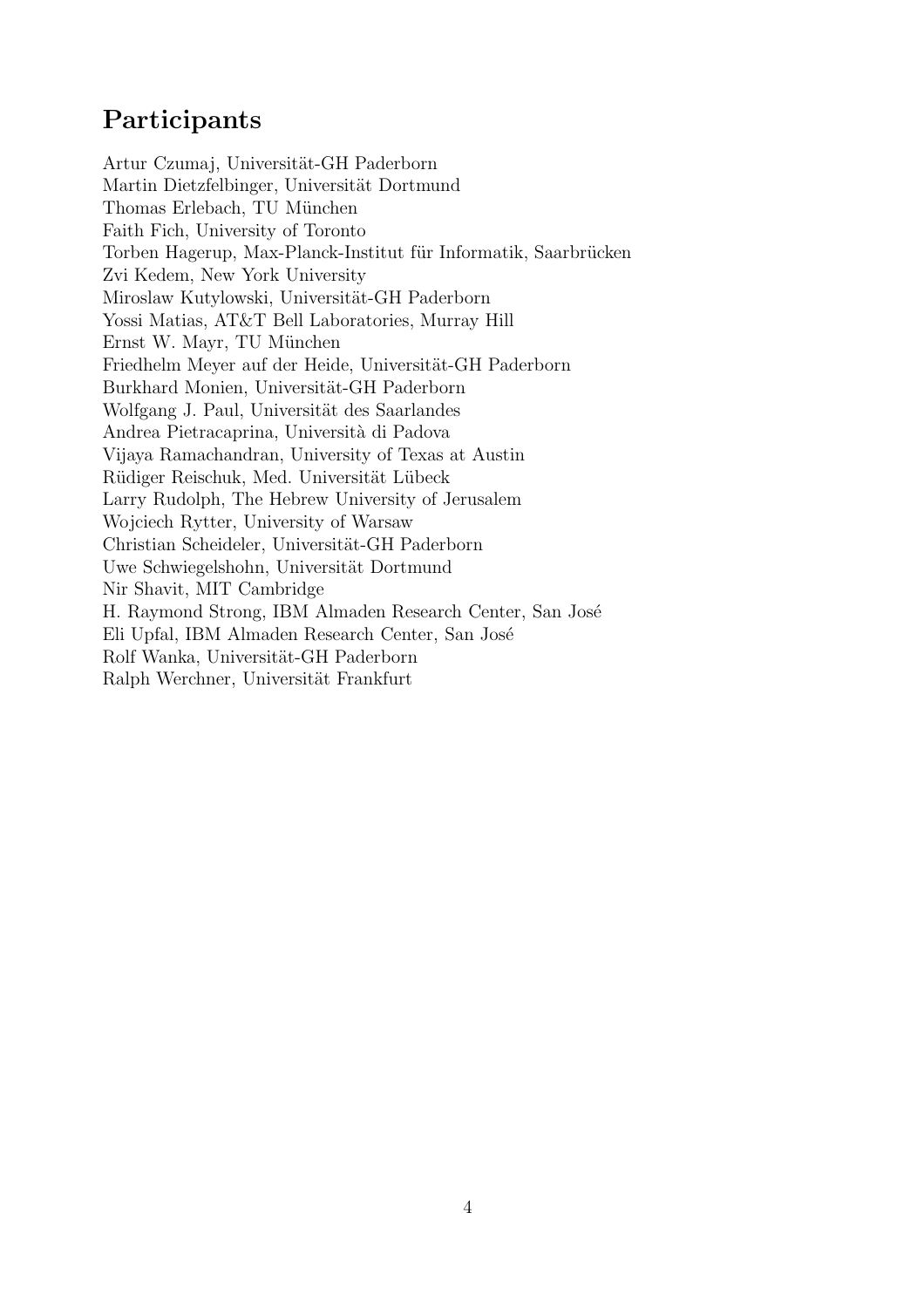## Contents

Artur Czumaj Contention Resolution in Hashing Based Shared Memory Simulations MARTIN DIETZFELBINGER Gossiping and Broadcasting vs. Computing Boolean Functions in Processor Networks FAITH FICH Faster Approximate Agreement with Multi-writer Registers TORBEN HAGERUP Signature Sort Zvi Kedem Calypso: A Distributed Execution Platform for Parallel Computations Miroslaw Kutylowski The Shearsort Algorithm on 3-Dimensional Meshes YOSSI MATIAS Efficient Scheduling for Languages with Fine-Grained Parallelism Ernst W. Mayr Algebraic Analysis of Parallel Process Models Wolfgang J. Paul The Complexity of Simple Computer Architectures Andrea Pietracaprina Worst-Case Analysis of Shared Memory Realizations on Parallel Machines VIJAYA RAMACHANDRAN The QRQW PRAM: Accounting for Contention in Parallel Algorithms RÜDIGER REISCHUK Scattering in Processor Networks with Set-up Delays LARRY RUDOLPH Bit-Parallel, Free-Space, Optical Communication Creating a Wider Bus Using Word Compression WOJCIECH RYTTER Sublinear Time Parallel Algorithms for Constructing Optimal Binary Search Trees Christian Scheideler Space-Efficient Routing Strategies Uwe Schwiegelshohn Parallel Scheduling Algorithms NIR SHAVIT Diffracting Data Structures H. RAYMOND STRONG

Collective Consistency: Consistent Failure Detection for Parallel Computing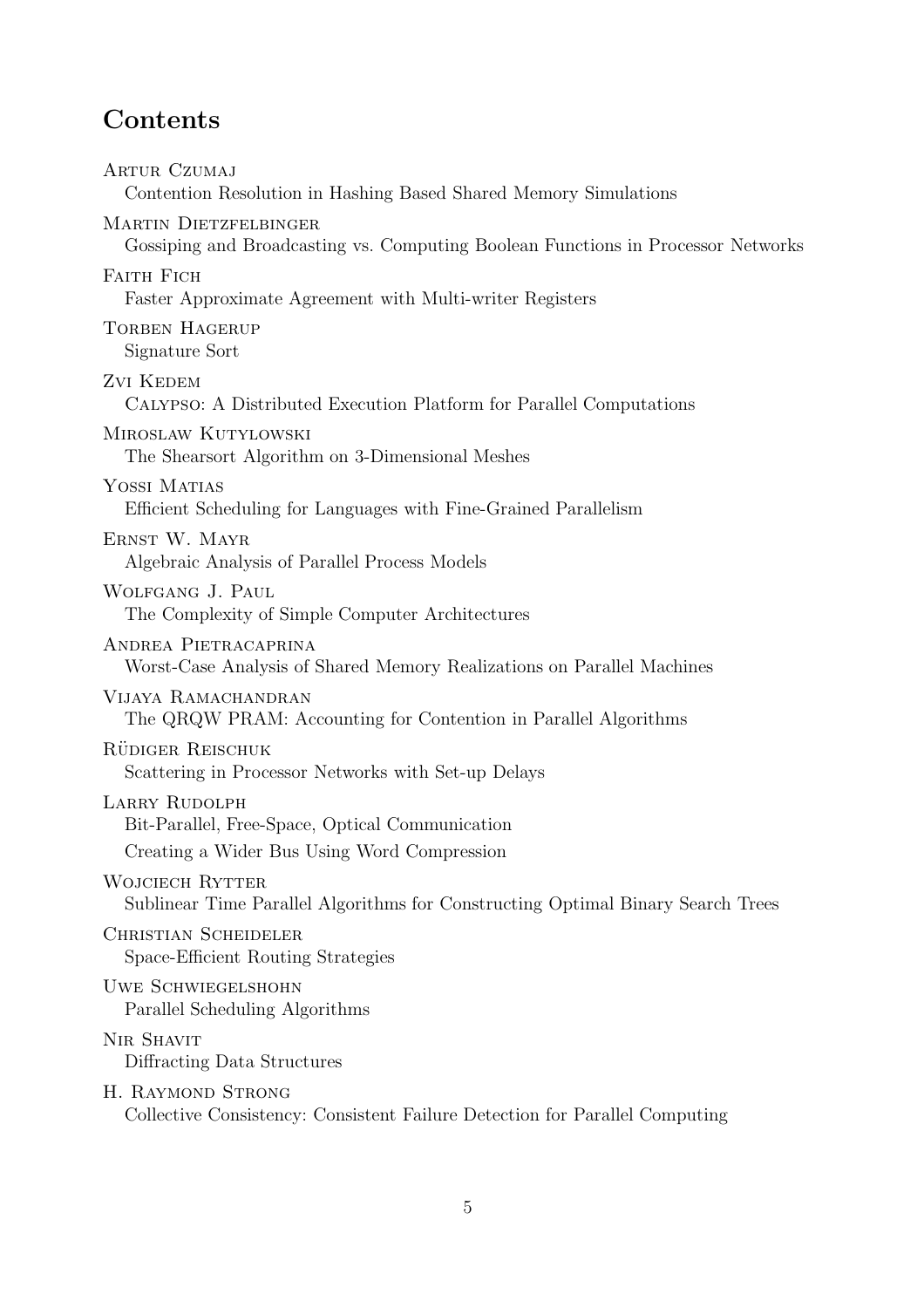Eli Upfal

How Much Can Hardware Help Routing ?

ROLF WANKA

Simple but Fast Parallel Sorting on Multi-Dimensional Meshes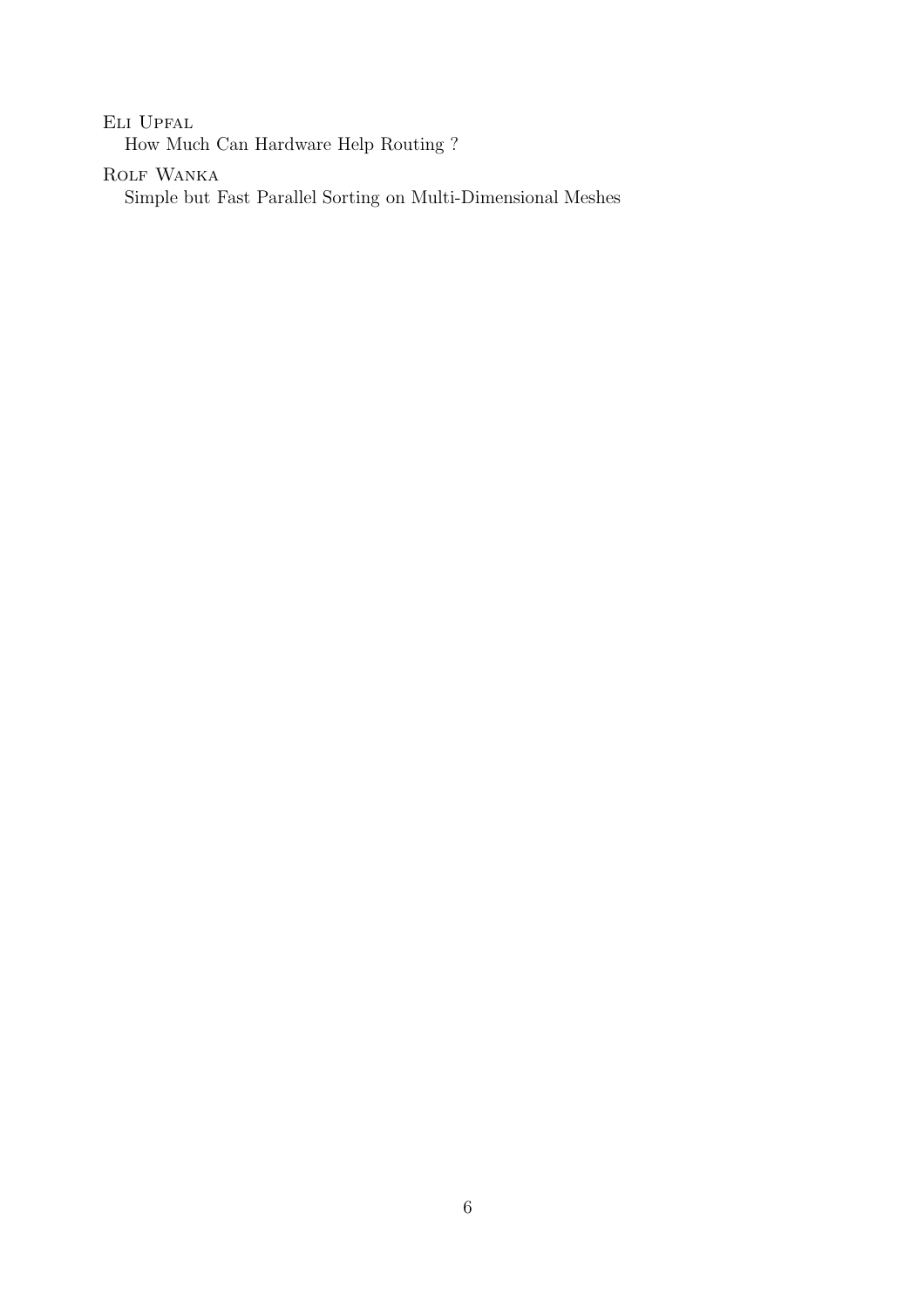## Abstracts

### Contention Resolution in Hashing Based Shared Memory Simulations

by Artur Czumaj (joint work with F. Meyer auf der Heide and Volker Stemann)

We investigate the problem of simulating shared memory on the Distributed Memory Machine (DMM). Our approach uses multiple copies of shared memory cells distributed among the memory modules of the DMM via universal hashing. Thus the main problem is to design strategies that resolve contention in the memory modules. Developing ideas from random graphs and very fast randomized algorithms, we present new simulation techniques that enable us to improve the previously best results exponentially. Three randomized simulations are presented, all achieving better time-performance that previously known. The best of them simulates an *n*-processor CRCW PRAM ion an *n*-processor DMM with delay  $\mathcal{O}(\log \log \log n \log^* n)$ , with high probability.

We also present a general technique that can be used to turn these simulations to timeprocessor optimal ones, in the case of EREW PRAMs to be simulated. We obtain a timeprocessor optimal simulation of an  $(n \log \log \log n \log^* n)$ -processor EREW PRAM on an nprocessor DMM with  $\mathcal{O}(\log \log \log n \log^* n)$  delay.

We further demonstrate that the simulations obtained can not be significantly improved using our techniques. We show an  $\Omega(\log \log \log n / \log \log \log n)$  lower bound on the expected delay for a class of PRAM simulations, called topological simulations, that cover all previously known simulations as well as the simulations presented in the paper.

### Gossiping and Broadcasting vs. Computing Boolean Functions in Processor Networks

### by MARTIN DIETZFELBINGER

The gossip problem for an undirected graph  $G$  is the following: Assume each node initially has a piece of information, which is atomic, but replicable. In one round a node can send all the information it has gathered so far to one of its neighbors or can receive such information from one of its neighbors. How many rounds are necessary and sufficient so that all nodes get all the information? This problem has been studied intensively over some decades and has been completely or partially solved for many graph classes. The aim of this talk is to show that results from gossiping theory are closely related to the problem of computing Boolean functions in networks of processors under certain communication modes, in particular in the problem of synchronizing the processors, which corresponds to computing the OR function, as follows: initially, each processor has one input bit; finally, all processors know the output value. At the first glance, this task seems simpler than gossiping, since no atomic messages have to be preserved and since the algorithms that are allowed are more flexible in that they may use different communication patterns for different inputs. In the talk it is shown that for certain types of communication protocols ("telegraph mode": in one step a processor either can receive a message or send a message or do nothing, with prior knowledge whether a message will arrive or not), best algorithms for computing the OR and best gossip algorithms are the same. This result can be extended to different tasks and communication modes. For example, the problem of computing a Boolean function with the output appearing at one of the nodes is closely related to the problem of broadcasting one atomic message from one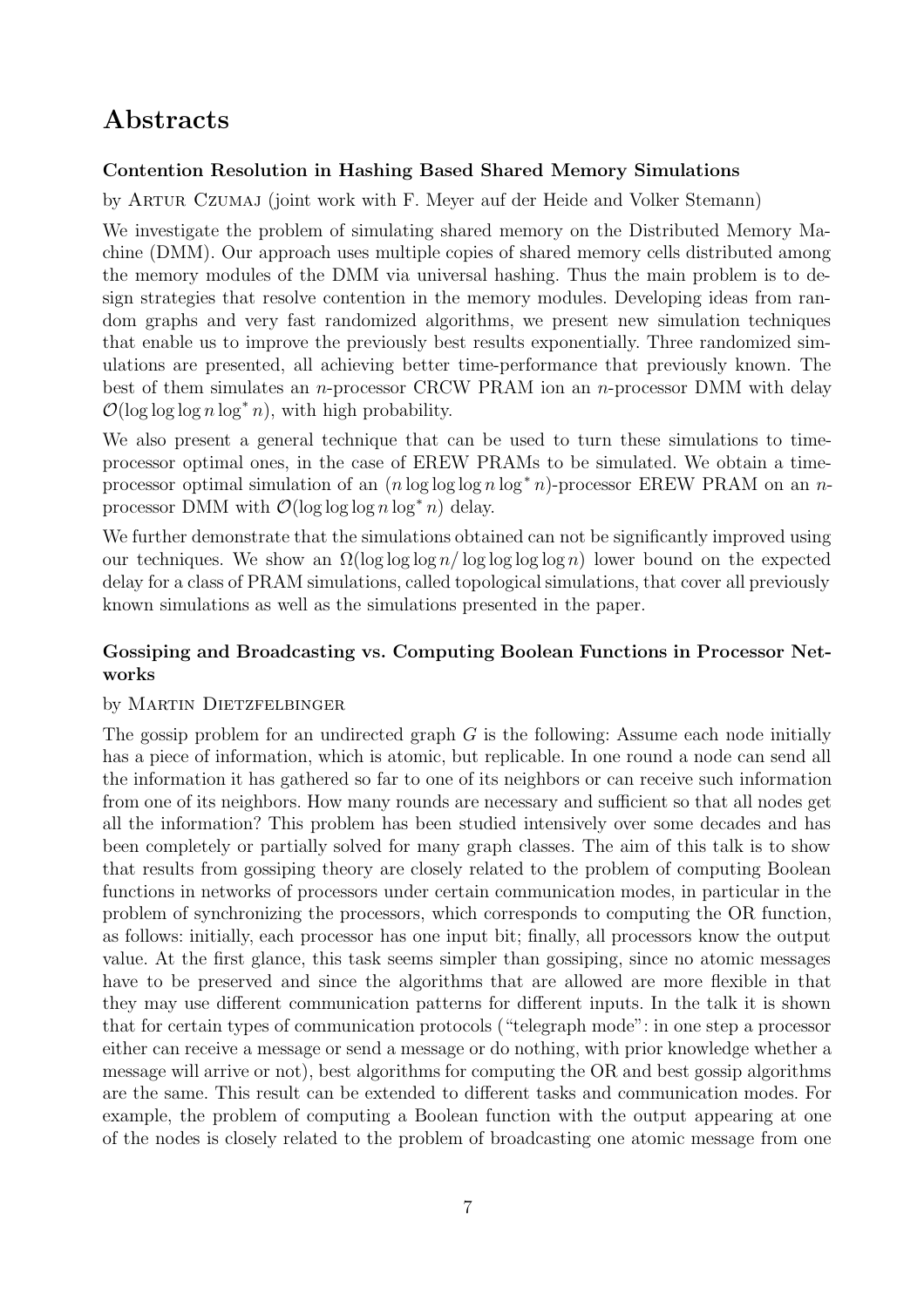source node to all nodes in the network.

#### Faster Approximate Agreement with Multi-writer Registers

by FAITH FICH

In the approximate agreement problem, each of n processors has a real input  $x_i$  and all nonfaulty processors must compute a real output  $y_i$  in the range of the  $x_i$ 's and at most  $\epsilon$ apart from one another. An algorithm that solves this problem is presented.

#### Signature Sort

by TORBEN HAGERUP (joint work with Rajeev Raman)

The word-sorting problem is to sort n integers of w bits each on a w-bit machine with a usual unit-time instruction repertoire including addition, multiplication, etc.  $n$  and  $w$  are independent parameters, except that  $w \geq \log n$  (otherwise it is not possible to address all of the input). We describe a sequential and a parallel version of a new randomized sorting method called *signature sort*. Under the assumption  $w \geq (\log n)^{2+\epsilon}$ , for some fixed  $\epsilon >$ 0, sequential signature sort solves the word-sorting problem in  $O(n)$  expected time, and parallel signature sort works in  $O(\log n)$  expected time on an EREW PRAM with  $O(n/\log n)$ processors. Signature sort is based on representing pieces of the input keys by shorter, unique integer signatures obtained via universal hashing.

#### Calypso: A Distributed Execution Platform for Parallel Computations

by Zvi KEDEM (joint work with A.Baratloo and P. Dasgupta)

The importance of adapting distributed environments for use as parallel processing platforms is well established. However, current solutions do not always address important issues that exist in real networks. External factors like the sharing of resources, unpredictable behavior of the network and machines including slowdowns and failures, are present in multiuser networks and must be addressed. In using todays available toolkits for distributed programming, in general, the responsibility of handling these external factors is left to the programmer, a task that further complicates the development of an already difficult job of parallel programming.

Calypso is a prototype software system for writing and executing parallel programs on nondedicated platforms, based on commercial off-the-shelf networked workstations, operating systems, and compilers. Among characteristics of the system are: (1) simple programming model incorporating shared memory constructs, (2) separation of the program and the execution parallelism to allow programs to scale as computers join an ongoing computation, (3) transparent utilization of unreliable shared resources by providing dynamic load balancing and fault tolerance, and (4) effective performance for large classes of medium- to coarsegrained computations.

A notable property of the system is that at its core lie theoretical algorithmic techniques seamlessly blending parallelism, load balancing, and fault tolerance. These techniques were originally developed in the context of abstract PRAM models and produced a general and flexible methodology for reliable parallel computing on asynchronous distributed platforms. The theoretical techniques were further developed so that they are now efficiently implemented using services provided by standard system software. The theoretical foundations were developed by (various subsets of): Y. Aumann, Z. Kedem, K. Palem, M. Rabin, A. Raghunathan,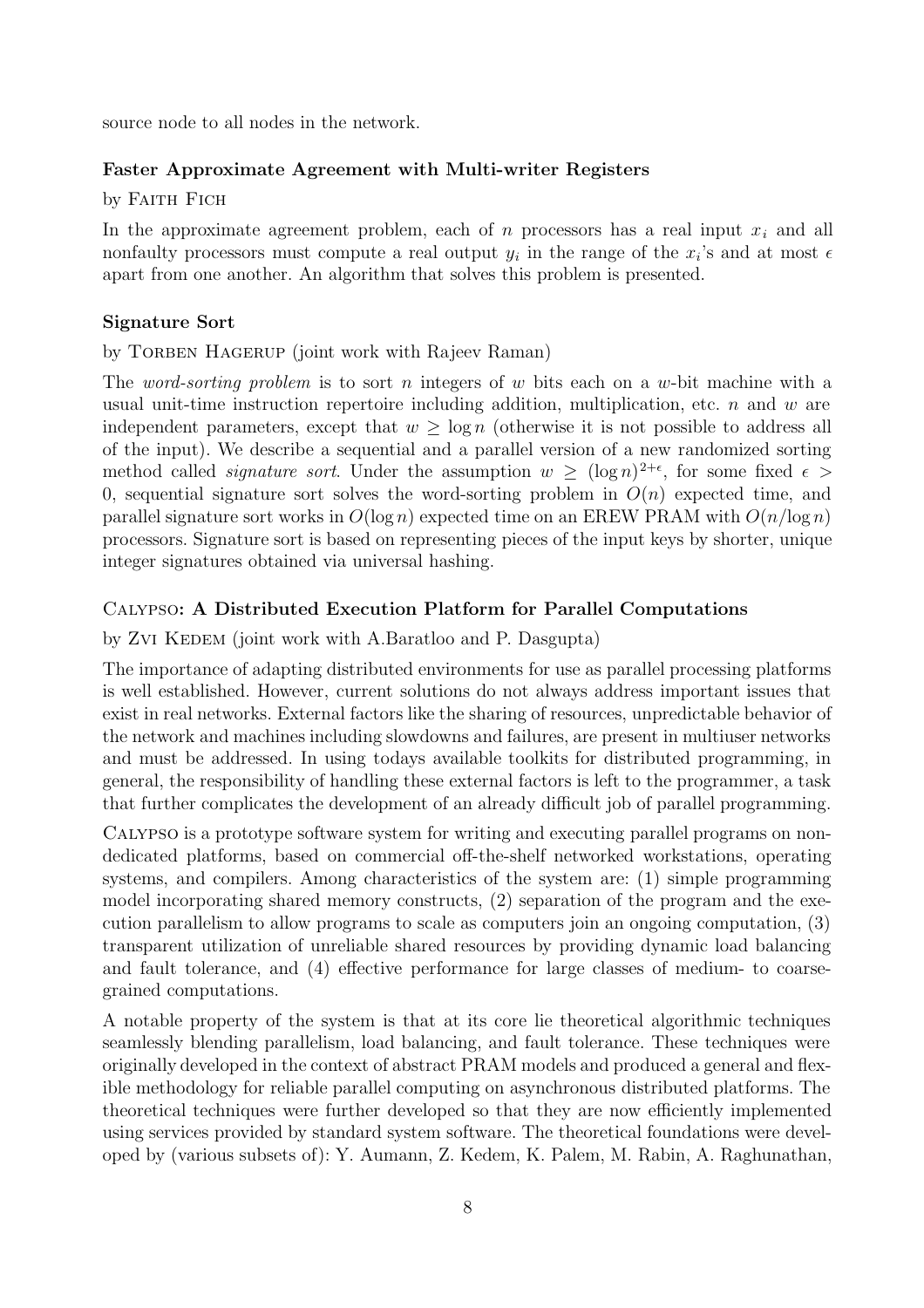and P. Spirakis. Some key relevant publications appeared in STOC'90, STOC'91, STOC'92, and FOCS'93. The current CALYPSO prototype was developed by A. Baratloo, P. Dasgupta, and Z. Kedem.

#### The Shearsort Algorithm on 3-Dimensional Meshes

by MIROSLAW KUTYLOWSKI (joint work with Rolf Wanka)

Shearsort is one of the classical sorting algorithms working on 2-dimensional meshes of processors performing compare-exchange operations. It consists of  $\lceil \log l \rceil + 1$  rounds of  $m + l$ parallel steps on a  $l \times m$ -mesh. If m is a power of 2, then  $\log m + 1$  such rounds suffice.

There is a straightforward generalization of Shearsort to multi-dimensional meshes, but due to very complex behavior of this generalized algorithm no run time analysis has been known yet, except for very special cases. Experiments indicate that multi-dimensional Shearsort may satisfy similar time bounds as its 2-dimensional counterpart. We analyze the 3-dimensional case and show that on a  $m_3 \times m_2 \times m_1$ -mesh it suffices to perform  $\log m_3 + \log m_2 + O(\frac{\log m_3}{\log m_2})$  $\frac{\log m_3}{\log m_2}$ rounds. If  $m_2$  and  $m_1$  are powers of 2, then  $\log m_2 + \log m_1 + O(\log \log m_2 + \log \log m_1)$  rounds suffice.

#### Provably Efficient Scheduling for Languages with Fine-Grained Parallelism

by Yossi Matias (joint work with G. Blelloch and P. Gibbons)

Many high-level parallel programming languages allow for fine-grained parallelism. As in the popular work-time framework for parallel algorithm design, programs written in such languages can express the full parallelism in the program without specifying the mapping of program tasks to processors. A common concern in executing such programs is to dynamically schedule tasks to processors so as to not only minimize the execution time, but also to minimize the amount of memory needed. Without careful scheduling, the parallel execution on  $p$  processors can use a factor of  $p$  or larger more memory than a sequential implementation of the same program.

We first identify a class of parallel schedules that are provably efficient in both time and space, even for programs whose task structure is revealed only during execution. For programs with sufficient parallelism, the schedule guarantees that the amount of memory used by the program is within a factor of  $1 + o(1)$  of a sequential implementation. This space bound is obtained by proving a graph-theoretic result relating parallel and sequential traversals of directed acyclic graphs.

We then describe an efficient dynamic scheduling algorithm that generates schedules in this class, for languages with nested fine-grained parallelism. The algorithm is relatively simple, performing the necessary processor allocation and task synchronization while incurring at most a constant factor overhead in time and space. The correctness and performance guarantees of the algorithm rely on properties of depth-first-like traversals of series-parallel graphs. The algorithm is the first efficient solution to the scheduling problem discussed here, even if space considerations are ignored.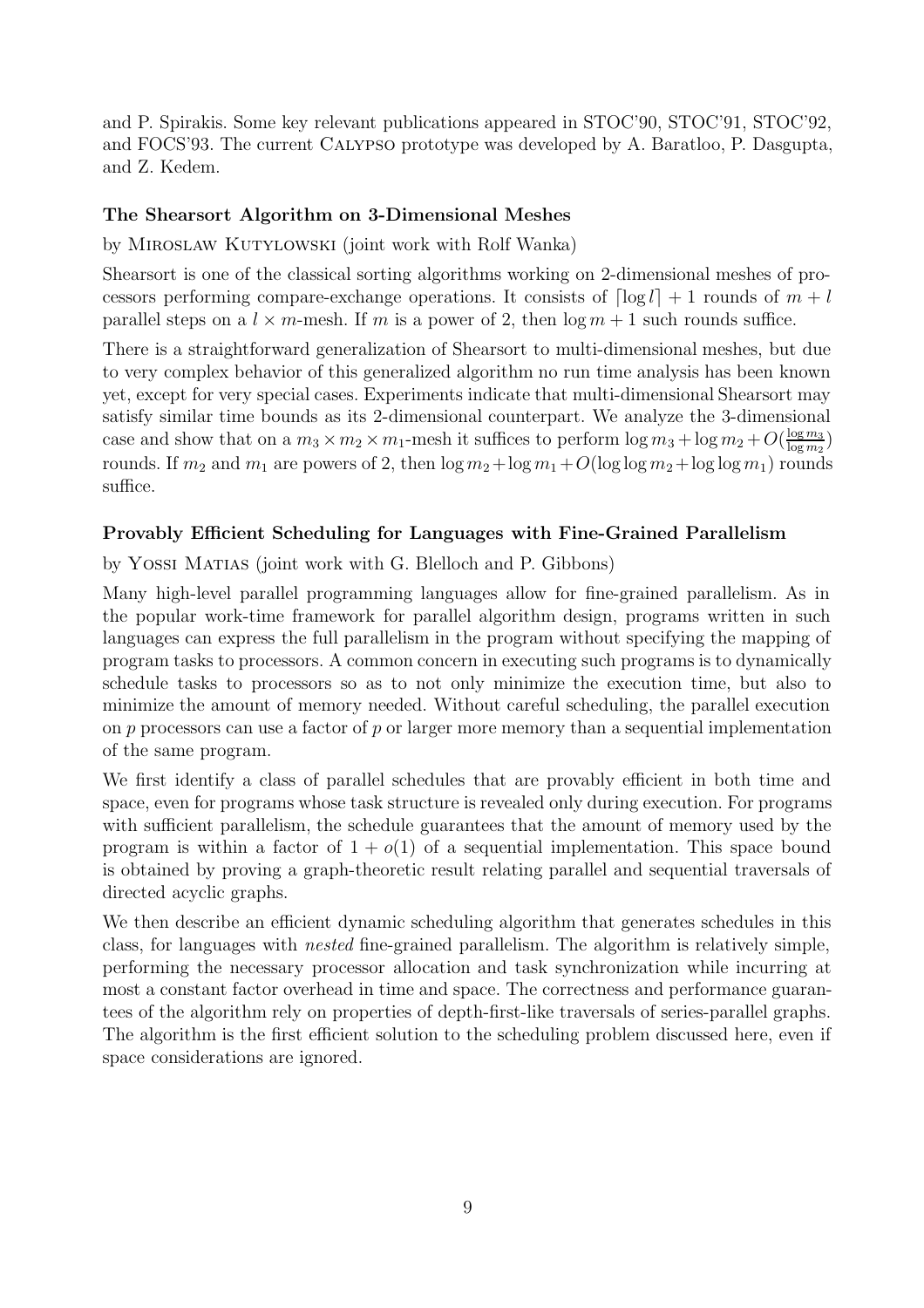#### Algebraic Analysis of Parallel Process Models

by ERNST W. MAYR

We first consider binomial ideals over the rationals in the unknowns  $x_1, \ldots, x_n$ . It is known that Gröbner bases for such ideals are again binomial and obey a doubly exponential degree bound. We use this bound and another doubly exponential degree bound (due to Herrman/26) for the word problem for finitely presented commutative semigroups to derive an exponential space bound for the following problems:

- 1. the subword reachability problem in finitely presented commutative semigroups;
- 2. the problem of computing the minimal elements of an equivalence class in a finitely presented commutative semigroup;
- 3. the problem of computing the periods of an equivalence class in a finitely presented commutative semigroup;
- 4. the equivalence problem for finitely presented commutative semigroups;
- 5. the problem of computing the reduced Gröbner bases for a binomial ideal.

#### Worst-Case Analysis of Shared Memory Realizations on Parallel Machines

by ANDREA PIETRACAPRINA (joint work with G. Pucci and K.T. Herley)

We present deterministic lower and upper bounds on the slowdown required to simulate an  $(n, m)$ -PRAM on a parallel machine consisting of q processors and p memory banks,  $q, p \leq n$ , communicating through an interconnection network. Taking into account only memory contention, we prove that the simulation slowdown is at least  $\Omega(n/q + ns/p)$  where s is a function of n, m and p which  $\omega(1)$  unless  $m = \Theta(n)$  or  $p = O(1)$ . Also, under the standard point-to-point assumption, we prove a bandwidth-based lower bound formulated in terms of the decomposition tree of the simulating network. The general result yields lower bounds of  $\Omega((n/p)p^{1/d}(\log(m/2n^2)/\log\log(m/2n^2))^{1-1/d})$  and  $\Omega(n/p\sqrt{p\log(m/2n^2)/\log\log(m/2n^2)})$ when specialized to p-node d-dimensional meshes and to the p-leaf pruned butterfly (a variant of Leiserson's fat-tree), where each node (leaf) hosts a processor and a memory bank.

As for the upper bounds, we introduce a novel scheme that exploits the splitting and combining of messages. Such a scheme can be implemented on an *n*-node *d*-dimensional mesh  $(d = O(1))$  with  $O(n^{1/d}(\log(m/n))^{1-1/d})$  slowdown, and on an n-leaf pruned butterfly with  $O(\sqrt{n \log(m/n)})$  slowdown. Similar results can be obtained when the simulating machine consists of  $p \leq n$  processor/memory pairs. These simulations attain the best worst-case slowdowns to date for such interconnections. Moreover, the one for the pruned butterfly is the first PRAM simulation scheme on an area-universal network, and employs novel sorting and routing primitives. Furthermore, the simulations are space-efficient and require a total amount of storage that is within a polylogarithmic factor of the size of the PRAM memory.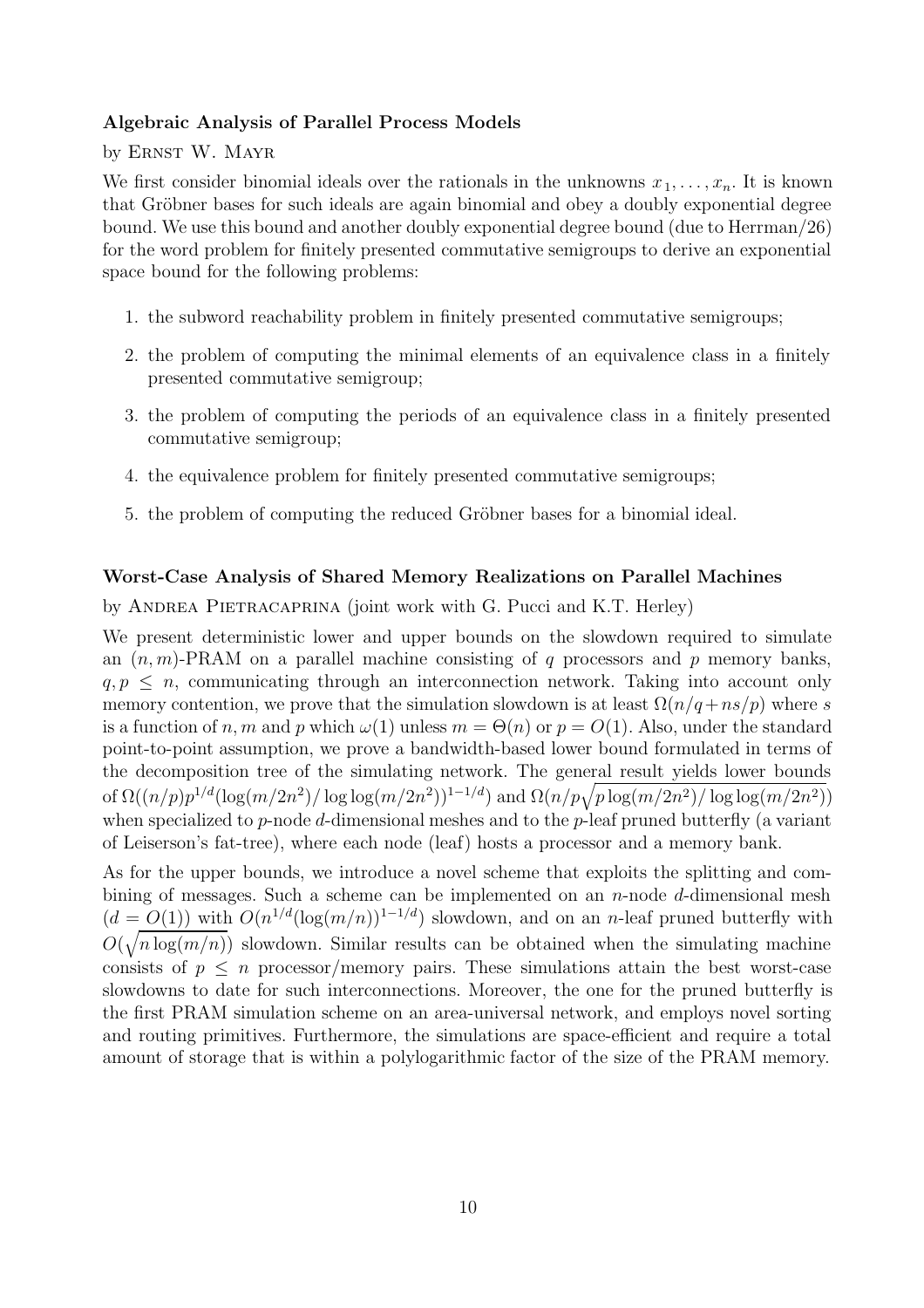#### The QRQW PRAM: Accounting for Contention in Parallel Algorithms

by Vijaya Ramachandran (joint work with Phil Gibbons and Yossi Matias)

We introduce the queue-read, queue-write  $(QRQW)$  parallel random access machine (PRAM) model, which permits concurrent reading and writing to shared memory locations, but at a cost proportional to the number of readers/writers to any one memory location in a given step. The QRQW PRAM model reflects the contention properties of most commercially available parallel machines more accurately than either the well-studied CRCW PRAM or EREW PRAM models: the CRCW PRAM model does not adequately penalize algorithms with high contention to shared memory locations, while the EREW PRAM model is too strict in its insistence on zero contention at each step.

The QRQW PRAM is strictly more powerful than the EREW PRAM. We show a separation of sqrt(log n) between the two models, and presents faster and more efficient randomized QRQW PRAM algorithms for several basic problems such as leader election, linear compaction, multiple compaction, hashing, load balancing, and generating a random permutation. Furthermore, we show that the QRQW PRAM can be efficiently emulated with only logarithmic slowdown on Valiant's BSP model, and hence on hypercube-type non-combining networks, even when latency, synchronization, and memory granularity overheads are taken into account. This matches the best emulation result known for the EREW PRAM, and considerably improves upon the best emulation result known for the CRCW PRAM on such networks. Finally, we also present some lower bounds results for this model, including lower bounds on the time required for broadcasting and related problems and for the leader election problem.

#### Scattering in Processor Networks with Set-up Delays

by RÜDIGER REISCHUK (joint work with Andreas Jakoby)

We investigate the communication capacity and optimal data transmission schedules for processor networks connected by communication links, for example Transputer clusters. Each link allows the two processors at its endpoints to exchange data with a given fixed transmission rate  $\tau_d$ . The communication itself is done in a blocking mode, that means the two processors have to synchronize before starting to exchange data and at any time each processor cannot communicate with more than one other processor (single-port model).

Our efficiency analysis will be more realistic by taking into account the setup time for a communication, which will be assumed to be a fixed constant  $\tau_s > 0$ . Thus, a large amount of data can be sent from one processor to a neighbour faster by a single long communication step than by a bunch of small data exchange steps: sending  $m$  data units in one step takes time  $\tau_s + m\tau_d$ . However, there is a tradeoff since the receiver has to wait until it has received the complete set of data before it can forward pieces to other processors.

The following prototype task called *scattering* will be considered: At the beginning one processor called the source possesses a set of unit size data packets, one for each processor in the network. The goal is to distribute the packets in minimal time to all recipients.

Our results concerning the complexity of this problem in arbitrary processor networks are as follows: for the general case, we give lower bounds on the minimal schedule length and show that to determine the length precisely is  $N\mathcal{P}$ –complete. Special classes of simple strategies are investigated in more detail. For certain networks they turn out to yield optimal schedules.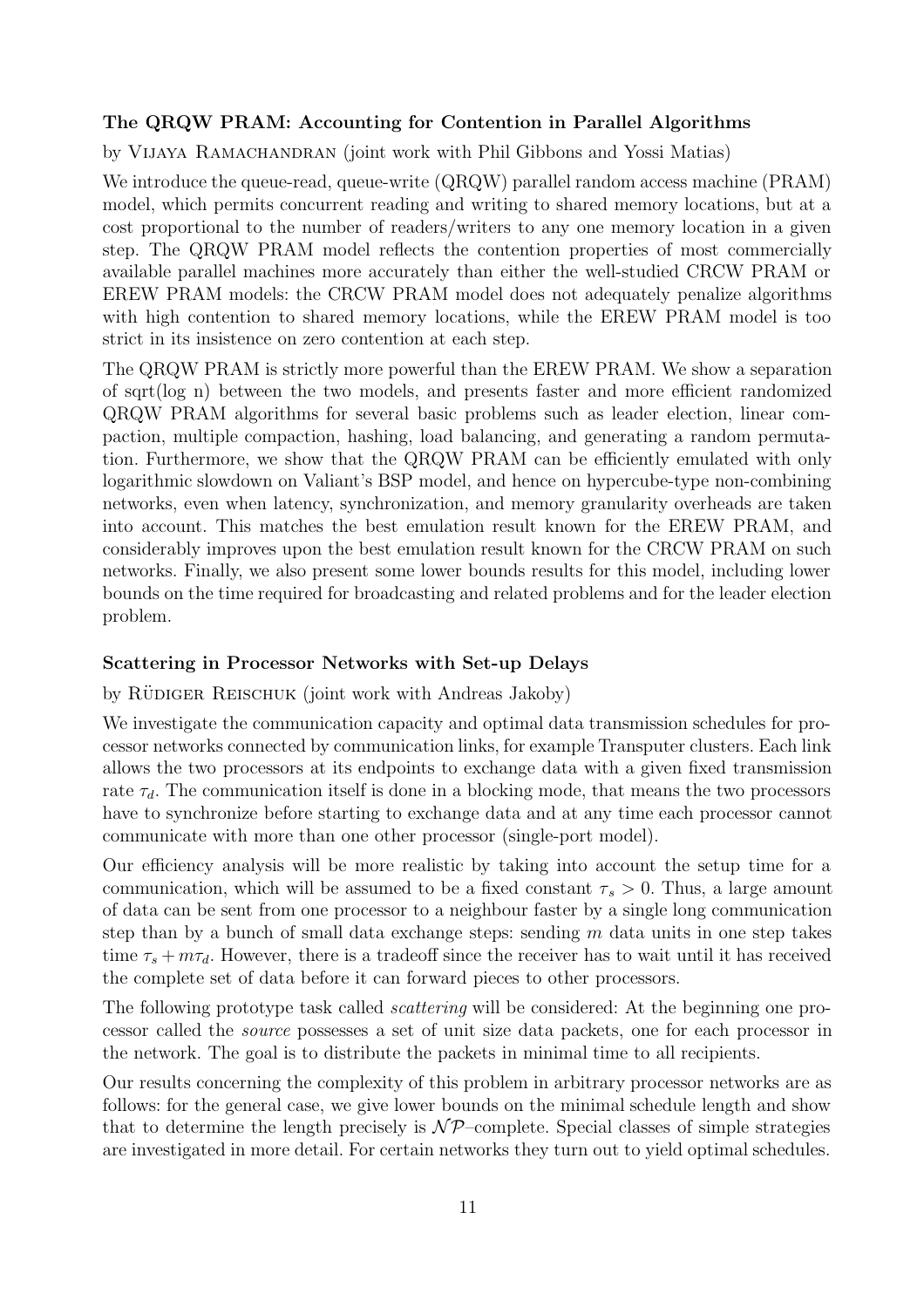Finally, for specific regular networks like hypercubes and multidimensional grids we construct optimal schedules that can be computed efficiently, resp. good approximation algorithms.

#### Bit-Parallel, Free-Space, Optical Communication

#### by LARRY RUDOLPH

In this paper, we examine several issues of bit-parallel free space optical communication such as arbitration operations, fault tolerance, and connector alignment.

This paper explores some of the advantages of bit-parallel, free-space, optical communication as opposed to the more common bit-serial communication techniques. While free-space optical communication promises to overcome many of the current technological limitations for truly massive, high-performance information interchange, we argue that it is important to send the bits in parallel unlike current optical communication technology.

This paper focuses on bit-parallel communication and shows how it can be used in several ways. In particular, a solution to the arbitration problem for controlling concurrent access is presented. We assume a newer, nonstandard architectural support to handle the unusual demands of arbitrarily large fan-in. Using a dual-rail transmission of binary data, we show how bit-parallel communication can tolerate faulty detectors. Finally, we also show how to handle the alignment requirements between transmitters and receivers.

#### Creating a Wider Bus Using Word Compaction

#### by LARRY RUDOLPH

The effective bandwidth of a bus and external communication ports can be increased by using a variant of data compression techniques that compacts words instead of data streams. The compaction is performed by caching the high order bits into a table and sending the index into the table along with the low order bits. A coherent table at the receiving end expands the word into it original form. Compaction / expansion units can be placed between processor and memory, between processor and local bus, and between devices that access the system bus.

Simulations have shown that over 90 per cent of all information transferred can be sent in a single cycle when using a 32 bit processor connected by a 16 bit wide bus to a 32 bit memory module. This is for all forms of data, address, data, and instructions, and when a cache-based processor is used.

### Sublinear Time Parallel Algorithms for Constructing Optimal Binary Search Trees

#### by WOJCIECH RYTTER

The OBST problem consists in constructing an optimal binary sarch tree for a given sequence of weights  $p_i$ ,  $q_i$ . The items are stored in the *inorder* in the internal nodes of the tree (their weights are  $p_i$ 's, and the weights of external nodes are  $q_i$ 's. The sum of weights equals 1).

The best sequential algorithm for the OBST problem is Knuth's algorithm having quadratic work. In this paper we are interested in parallel algorithms with subquadratic work for the OBST problem for *special* input sequences (when  $p_i + q_i \geq \frac{const}{n}$  $\frac{mst}{n}$  for eqach *i*) and for approximately optimal solutions with arbitrarily small error. Our algorithms work in  $O(n^{0.6})$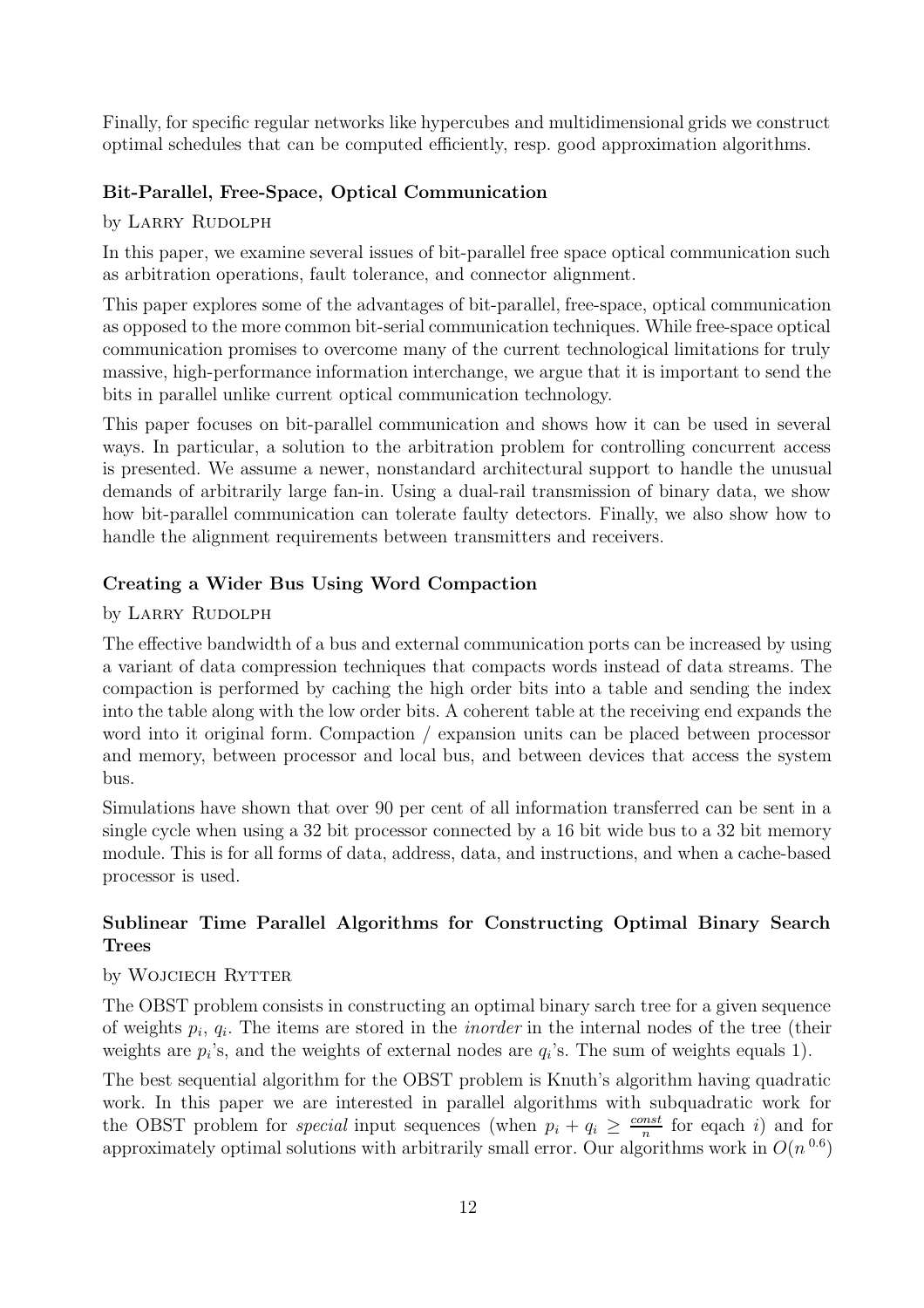time with *n* processors.

We also show that there are algorithms working in sublinear time with *expected* sublinear work, assuming the sequence of weights is randomly permuted. The algorithms use nonstandard decompositions of binary search trees into two different types of subtrees.

#### Space-Efficient Routing Strategies

by CHRISTIAN SCHEIDELER (joint work with F. Meyer auf der Heide)

We present a new approach towards space-efficient routing on arbitrary networks. This approach works in such a way that a network  $G$  with very space-efficient path system is simulated by some network  $H$ . Furthermore we present routing protocols that support this approach and obtain the following results.

1. For any vertex-symmetric network with n vertices, degree d, and diameter  $D = \Omega(\log n)$ it holds for all  $s \in [2, n]$ :

A randomly chosen function and any permutation can be routed in time  $O(\log_s n \cdot D)$ , w.h.p., if  $O(s \cdot D \cdot d)$  space is available at each processor and  $O(\log(s \cdot D))$  space is available in each packet for storing routing information. (The drawdack of this scheme is that it is randomized and requires unbounded buffer size.)

2. For any vertex-symmetric network with n vertices, degree d, and diameter  $D = \Omega(\log n)$ , there is a deterministic hot-potato routing protocol that can route any permutation in time  $O(\log n \cdot D \log^{1+\epsilon} D)$  for any  $\epsilon > 0$  if each vertex has a self-loop, and  $O(D(\log \log D +$  $log d$ ) space is available in each vertex and  $O(log D)$  space is available in each packet to store routing information.

This protocol makes use of a new offline routing protocol for buffer size 1 which may be of independent interest. Furthermore, the protocol can be used to obtain the same bounds as above for arbitrary graphs with second largest eigenvalue  $\lambda$  if D is set to  $\log_{\lambda} n$ .

Besides these results we present routing protocols that take into account the bandwidth or buffer size of a network. These protocols yield work-optimal circuit switching in Butterflys with bandwidth  $\log \log n$  and work-optimal hot potato wormhole routing in  $(m, d)$ -tori if the length of the worms is at least  $d \log n$   $(n = m^d)$  and  $1 \leq d \leq \frac{\log n}{\log \log n}$  $\log \log n$ .

Finally, we present a protocol for arbitrary shortest path systems with buffer size b that needs  $O(\frac{C \cdot D^{1/b} + \log n}{b})$  $\frac{\partial^2 + \log n}{\partial b}(D + C + \log n))$  time to route all packets.

#### Parallel Scheduling Algorithms

#### by Uwe Schwiegelshohn

The talk started with introducing requirements for parallel job scheduling. Next, makespan scheduling was compared with flow time scheduling. We showed that while the flow time of the optimal makespan solution may be as much as  $\sqrt{P}$  times the optimal flow time with P being the number of processors, the makespan of the optimal flow time solution is not more than  $\Theta(1)$  times the optimal makespan. Then, a distributed scheduling approach based on a two level hierarchy was suggested. The bottom level addresses the scheduling problems of a single user and uses on-line makespan algorithms with a small competitive factor. For the flow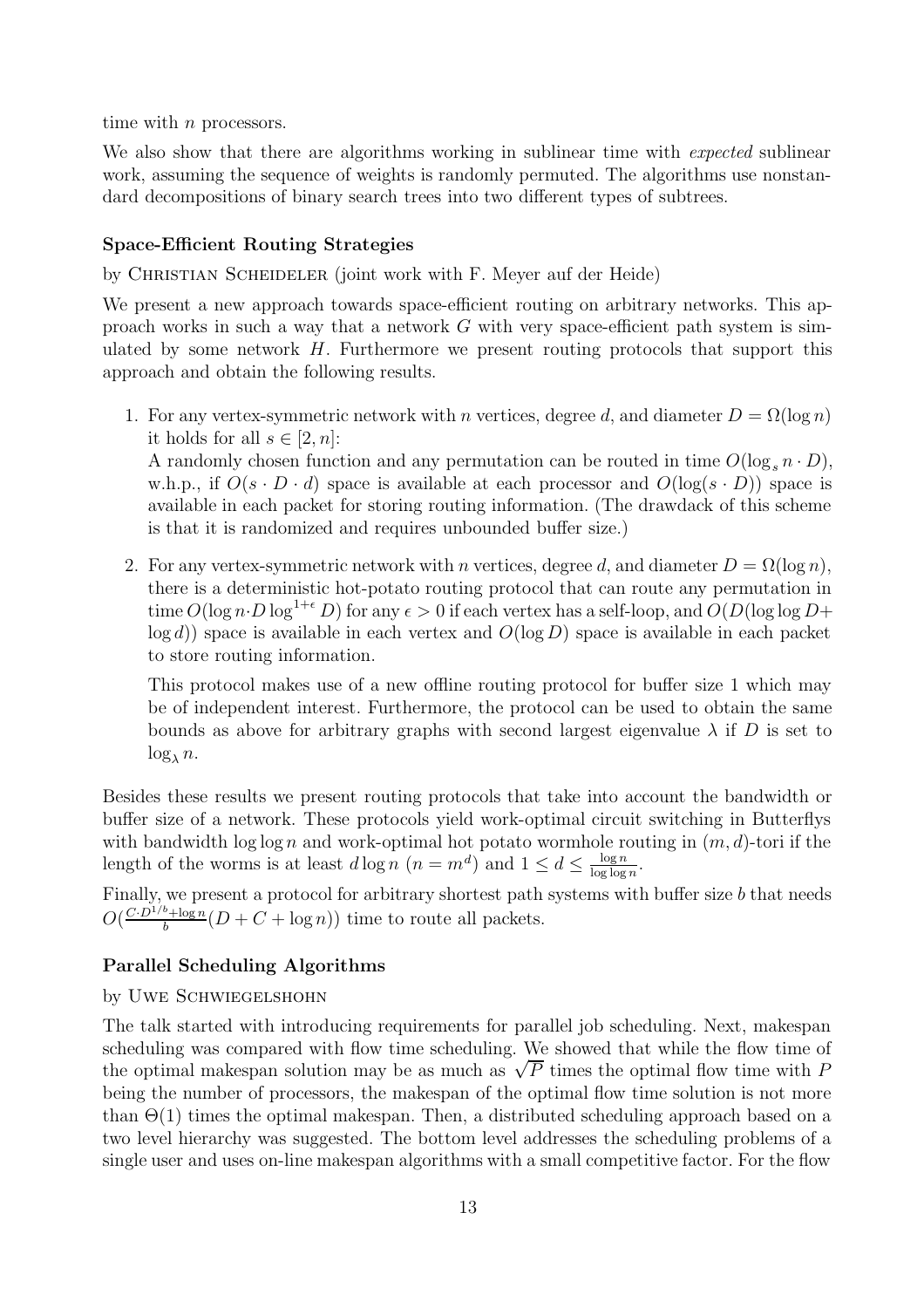time algorithms of the top level we first demonstrated that the competitive factor may be a linear function of the number of tasks and that this approach is therefore not applicable for flow time scheduling. Instead it was suggested to use a scheduling approach where the ratio  $\frac{execution\_time}{weight}$  is kept constant while the execution time itself is unknown. A new algorithm was introduced which uses a list of jobs ordered by  $\frac{work}{weight}$  (modified Smith's ratio) for scheduling. When all jobs are known up front, the algorithm needs  $O(m \log m)$  running time where m is the number of tasks and has a worst case approximation factor of 2.42 regardless of the execution times. While it requires preemption there are never more than two tasks active on one processor and no task migration is necessary during the execution of the schedule. Finally, it was discussed how to extend the method to include network topology, precedence constraints, deadlines and additional resource constraints.

#### Diffracting Data Structures

#### by Nir Shavit (joint work with Dan Touitou)

Shared pools and stacks are two widely used multiprocessor coordination structures that with applications ranging from simple producer/consumer buffers to job-schedulers and procedure stacks. The literature offers us a variety of possible pool implementations, from queue-lock based solutions to the wonderfully effective randomized work-pile techniques of Rudolph, Slivkin-Allaluf and Upfal and stealing techniques of Blumofe and Leiserson. Unfortunately, the former offer good performance under sparse access patterns, but scale poorly since they offer little or no potential for parallelism, while the latter offer good expected response time under high loads, but very poor performance as access patterns become sparse.

This talk introduces elimination trees, a novel form of the diffracting-tree data structures that provide pool and stack implementations with an average constant response time under high loads, and a logarithmic time termination guarantee under sparse patterns. Our empirical results show that unlike diffracting trees, and in spite of the fact that elimination trees offer a "deterministic" guarantee of coordination, they scale like the "probabilistic" work-pile and stealing methods, providing improved response time as the load on them increases.

#### Collective Consistency: Consistent Failure Detection for Parallel Computing

#### by H. RAYMOND STRONG (joint work with C. T. Howard Ho and Cynthia Dwork)

This talk presents a new paradigm for the coordination of distributed processes that is useful in the context of parallel computing. Coordination is an abstraction of the many ways members of a group cooperate to reach collective goals. When the members of a group participate in a coordination protocol, each member receives some (possibly null) input value, and if everything works properly, deach member is expected to produce some output value (or action). We review the paradigms of distributed commit, agreement, and consensus, and discuss the various assumptions that must be made in order to guarantee that a protocol satisfies the paradigm. In general, these assumptions can only be assigned a "high probability".

Our new coordination paradigm is called collective consistency. The assumptions on which it depends are simpler than those of the coordination paradigms mentioned above. Like distributed commit, it does depend on the assumption that participants only deviate from their assigned programs by stopping. It also assumes eventual communication between participants who do not stop. Unlike anyu of the above mentioned coordination paradigms, collective con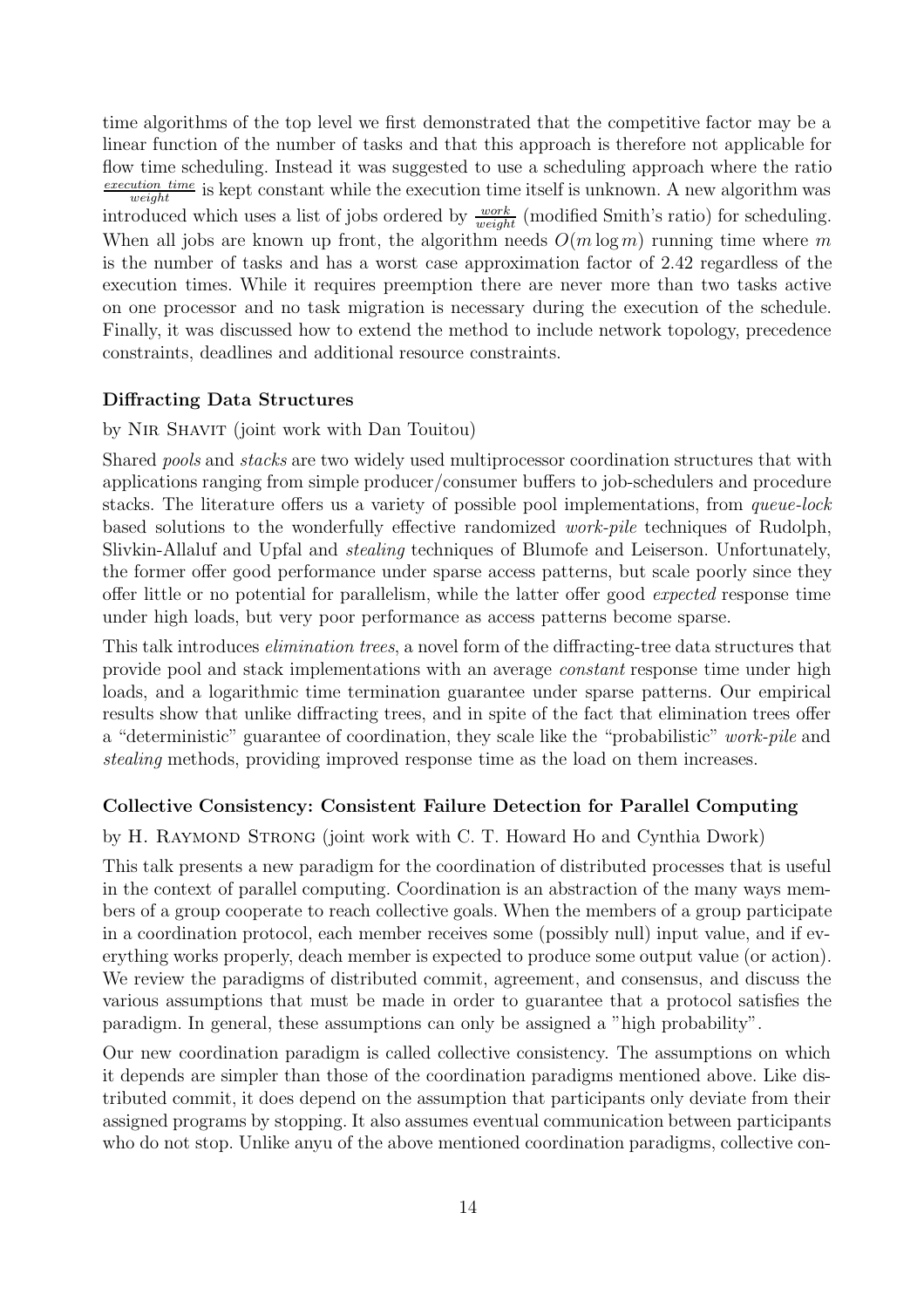sistency does not require that any correctly functioning participant must eventually produce an output. In its weakest form collective consistency only requires that any two participants that do produce outputs and do not regard each other as having failed must produce the same output. This paradigm does not require any randomness or synchrony assumptions. A stronger variation requires that all outputs that are produced must be identical, independent of any failure detection. A nontrivial collective consistency protocol must have distinct scenarios in which all participants produce each of at least two different outputs. One can have a correct nontrivial protocol for consistency in an environment in which there can be no correct protocol for agreement or consensus.

We first motivate the new paradigm with a discussion of failure tolerance in parallel computing. Then we give a lower bound result that applies to all coordination protocols to show that we are on the right track with collective consistency. We discuss several variations of a protocol for collective consistency. Finally we enumerate a number of open questions including the question of whether collective consistency can be achieved in the context of Byzantine failures.

#### Simple but Fast Parallel Sorting on Multi-dimensional Meshes

by ROLF WANKA (joint work with Mirosław Kutyłowski)

We introduce a family of sorting algorithms for the d-dimensional m-sided mesh, with  $m$  a power of 2. These algorithms can be described and analyzed in a very simple way.

The first algorithm is a method that needs  $\Theta(d^2m \log m)$  steps. It does not need any form of routing and is a variant of the multi-dimensional Shearsort.

The second method allows additional routing phases. Here,  $\Theta(d^2m)$  parallel steps are sufficient to sort. If d is constant, this algorithm is asymptotically optimal.

The constant factors in the runtime for both algorithms are very small. Both methods are based on the fact that, if the contents of a mesh with snake-like indexing scheme is 2-ordered, a single iteration of the multi-dimensional Shearsort already sorts the entire sequence of keys.

### How Much Can Hardware Help Routing ?

by Eli Upfal (joint work with A. Bodorin, B. Schieber, and P. Raghavan)

We study the extent to which complex hardware can speed up routing. Specifically, we consider the following questions. How much does adaptive routing improve over oblivious routing? How much does randomness help? How does it help if each node can have a large number of neighbors? What benefit is available if a node can send packets to several neighbors within a single time step? Some of these features require complex networking hardware, and thus it is important to investigate whether the performance justifies the investment.

By varying these hardware parameters, we obtain a hierarchy of time bounds for worst-case permutation routing. We develop a nearly complete taxonomy of the complexity of routing.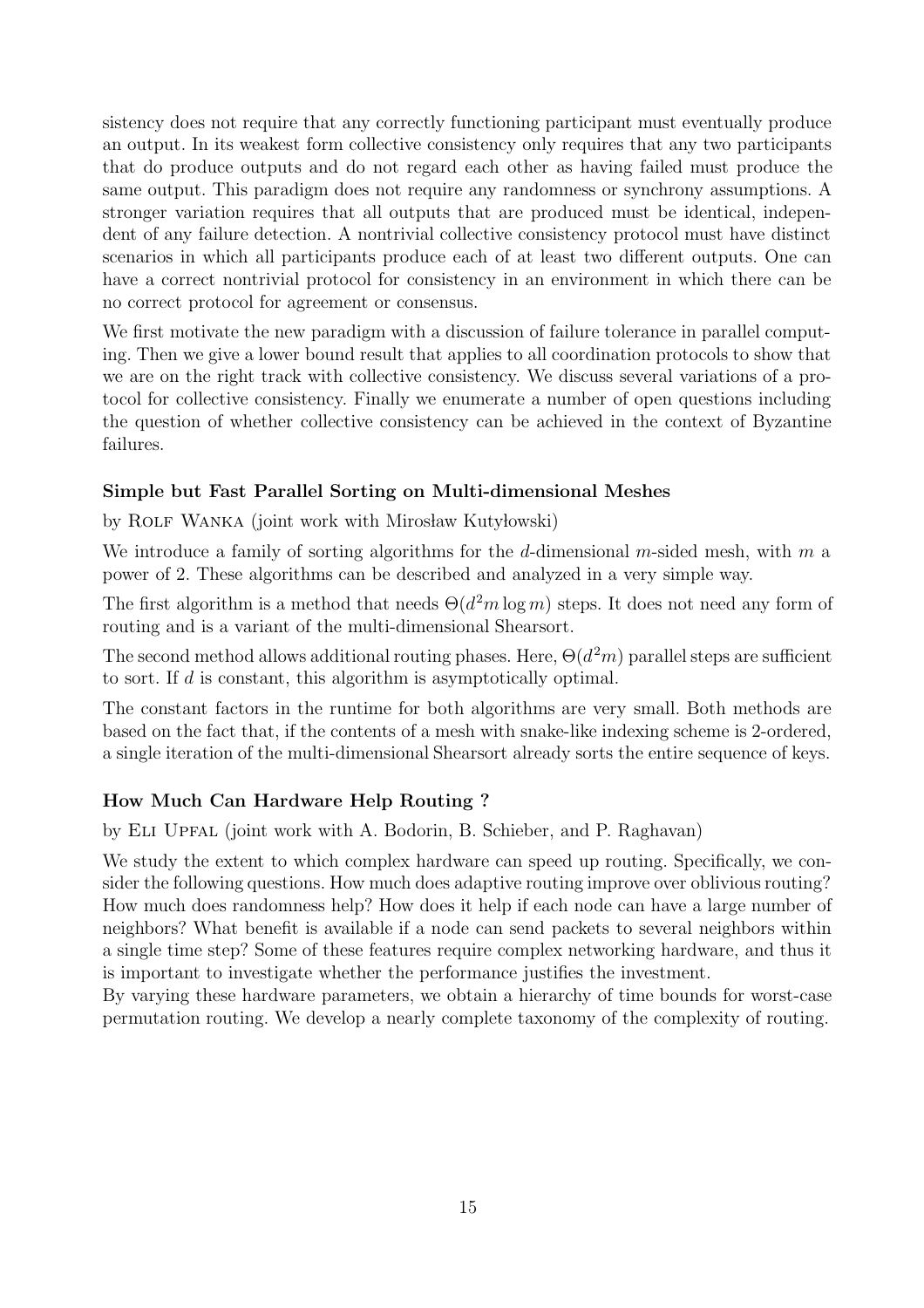# E-Mail Addresses

| Artur Czumaj                  | artur@uni-paderborn.de                   |
|-------------------------------|------------------------------------------|
| Martin Dietzfelbinger         | dietzf@ls2.informatik.uni-dortmund.de    |
| Thomas Erlebach               | erlebach@informatik.tu-muenchen.de       |
| Faith Fich                    | fich@cs.toronto.edu                      |
| Torben Hagerup                | torben@mpi-sb.mpg.de                     |
| Zvi Kedem                     | kedem@cs.nyu.edu                         |
| Miroslaw Kutylowski           | mirekk@uni-paderborn.de                  |
| Yossi Matias                  | matias@research.att.com                  |
| Ernst W. Mayr                 | mayr@informatik.tu-muenchen.de           |
| Friedhelm Meyer auf der Heide | fmadh@uni-paderborn.de                   |
| <b>Burkhard Monien</b>        | bm@uni-paderborn.de                      |
| Wolfgang J. Paul              | paul@cs.uni-sb.de                        |
| Andrea Pietracaprina          | andrea@artemide.dei.unipd.it             |
| Vijaya Ramachandran           | vir@cs.utexas.edu                        |
| Rüdiger Reischuk              | reischuk@informatik.mu-luebeck.de        |
| Larry Rudolph                 | Rudolph@cs.huji.ac.il                    |
| Wojciech Rytter               | rytter@mimuw.edu.pl                      |
| Christian Scheideler          | chrsch@uni-paderborn.de                  |
| Uwe Schwiegelshohn            | uwe@carla.e-technik.uni-dortmund.de      |
| Nir Shavit                    | shanir@theory.lcs.mit.edu                |
| H. Raymond Strong             | strong@almaden.ibm.com                   |
| Eli Upfal                     | ely@almaden.ibm.com                      |
| Rolf Wanka                    | wanka@uni-paderborn.de                   |
| Ralph Werchner                | werchner@thi.informatik.uni-frankfurt.de |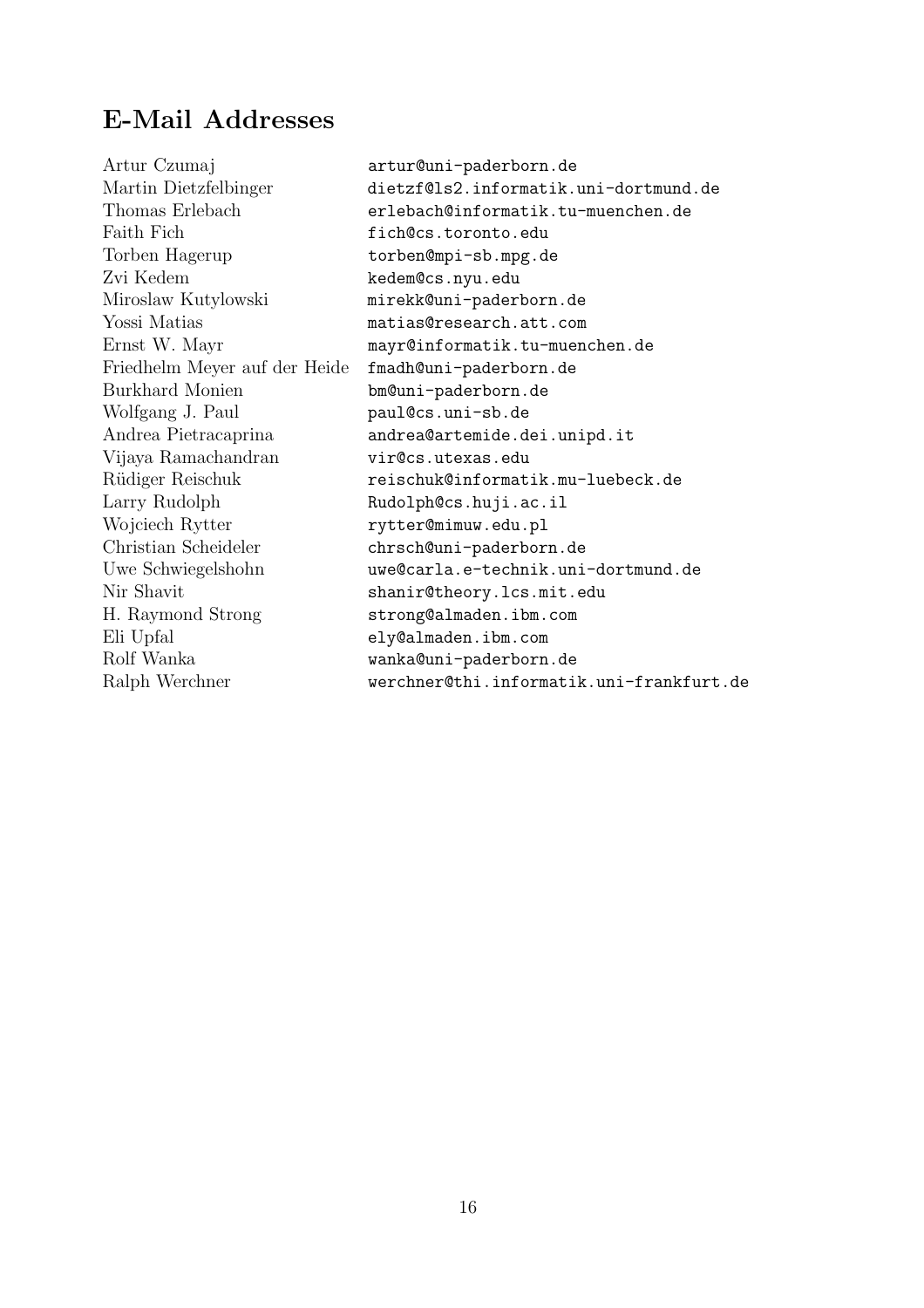## **Addresses**

Artur Czumaj Universität-GH Paderborn FB 17 - Mathematik/Informatik Warburgerstr. 100 33098 Paderborn Germany Phone: +49-5251-60-6490

Thomas Erlebach TU München Institut für Informatik 80290 München Germany Phone: +49-89-2105-84 95

Torben Hagerup Max-Planck-Institut für Informatik Im Stadtwald 66123 Saarbrücken Germany Phone: +49-681-302-5358

Miroslaw Kutylowski Universität Paderborn FB 17 - Mathematik/Informatik D-33095 Paderborn Germany Phone: +49-5251-60-6461

Ernst W. Mayr TU München Institut für Informatik 14 80290 München Germany Phone: +49-89-2105-2680/2681 (Secr.) Martin Dietzfelbinger Universität Dortmund Fachbereich Informatik Lehrstuhl II 44221 Dortmund Germany Phone: +49-231-755-4737 /-2777

Faith Fich University of Toronto Dept. of Computer Science 10 King's College Road Toronto Ontario M5S 1A4 Canada Phone: +1-416-978-6183

Zvi Kedem New York University Courant Institute of Mathematical Sciences 251 Mercer Street New York NY 10012-1185 USA Phone: +1-212-998-3101

Yossi Matias AT&T Bell Labs - Murray Hill Rm 2D-146 600 Mountain Avenue Murray Hill NJ 07974-0636 USA Phone: +1-908-582-70 68

Friedhelm Meyer auf der Heide Universität-GH Paderborn FB 17 - Mathematik/Informatik D-33095 Paderborn Germany Phone: +49-5251-60-6480/6481 (Secr.)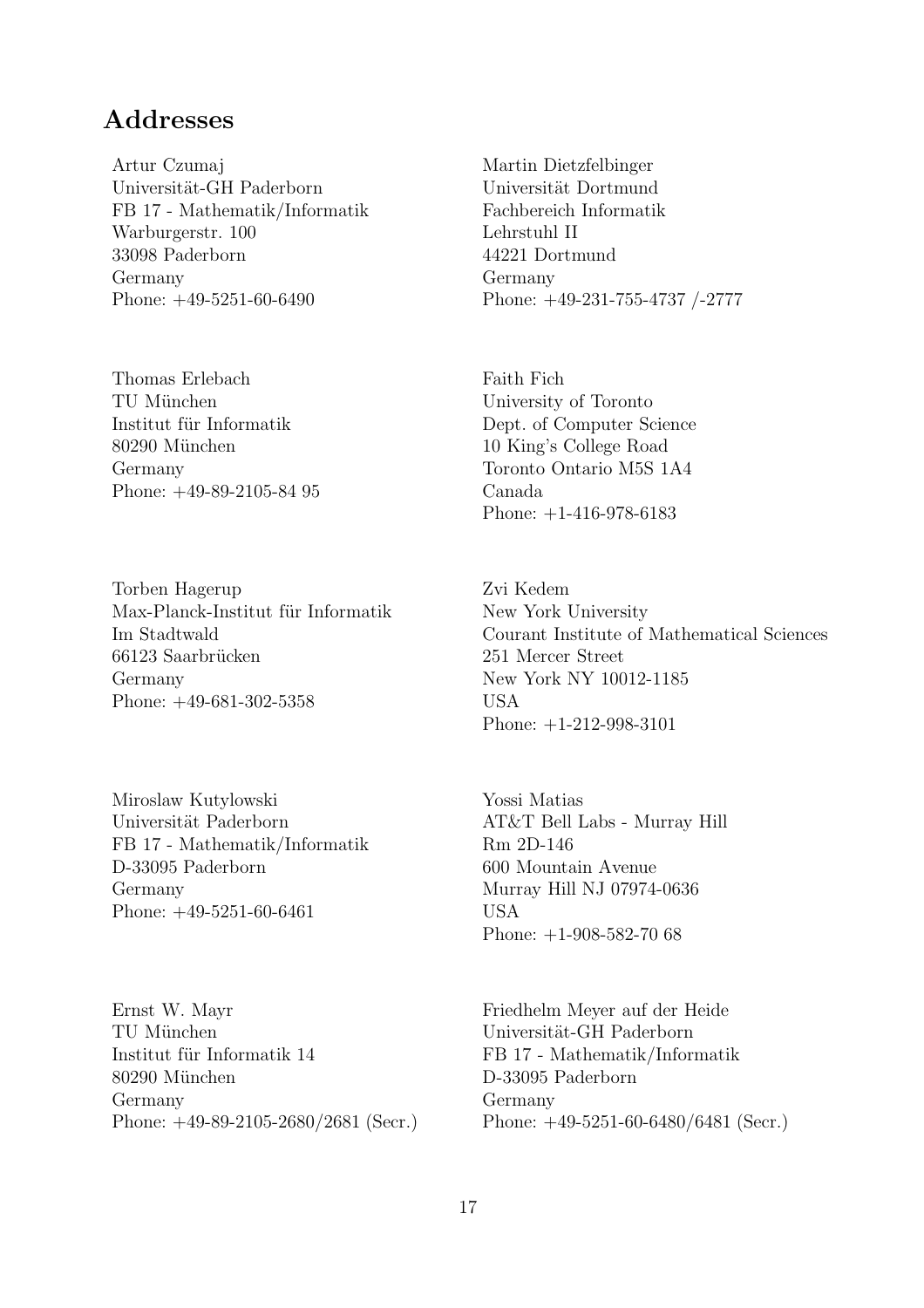Burkhard Monien Universität-GH Paderborn FB 17 - Mathematik/Informatik D-33095 Paderborn Germany Phone: +49-5251-60-6707/6695 (Secr.) Wolfgang J. Paul Universität des Saarlandes Fachbereich 14 - Informatik Postfach 11 50 D-66041 Saarbrücken Germany Phone: +49-681-302 2436

Andrea Pietracaprina Università di Padova Dipartimento di Matematica Pura e Applicata Department of Computer Sciences Via Belzoni 7 35131 Padova Italy Phone: +39-49-827 5949 Vijaya Ramachandran University of Texas at Austin Taylor Hall 2.124 Austin TX 78712-1188 USA Phone: +1-512-471-95 54

Rüdiger Reischuk Med. Universität zu Lübeck Technisch-Naturwissenschaftliche Fakultät Institut für Theoretische Informatik Wallstraße 40 D-23560 Lübeck Germany Phone: +49-451-7030-416

Wojciech Rytter University of Warsaw Institute of Infomatics Ul. Banacha 2 PL-02-097 Warszawa Poland

Uwe Schwiegelshohn Universität Dortmund Lehrstuhl für Datenverarbeitungssysteme 44221 Dortmund Germany Phone: +49-231-755-26 34

Larry Rudolph The Hebrew University of Jerusalem Department of Computer Science 91904 Jerusalem Israel Phone: +972-2-585261

Christian Scheideler Universität-GH Paderborn FB 17 - Mathematik/Informatik 33095 Paderborn Germany Phone: +49-5251-60-6433

Nir Shavit MIT Cambridge Lab of Computer Science 545 Technology Square Cambrige MA 02139 USA Phone: +1-617-253 5905